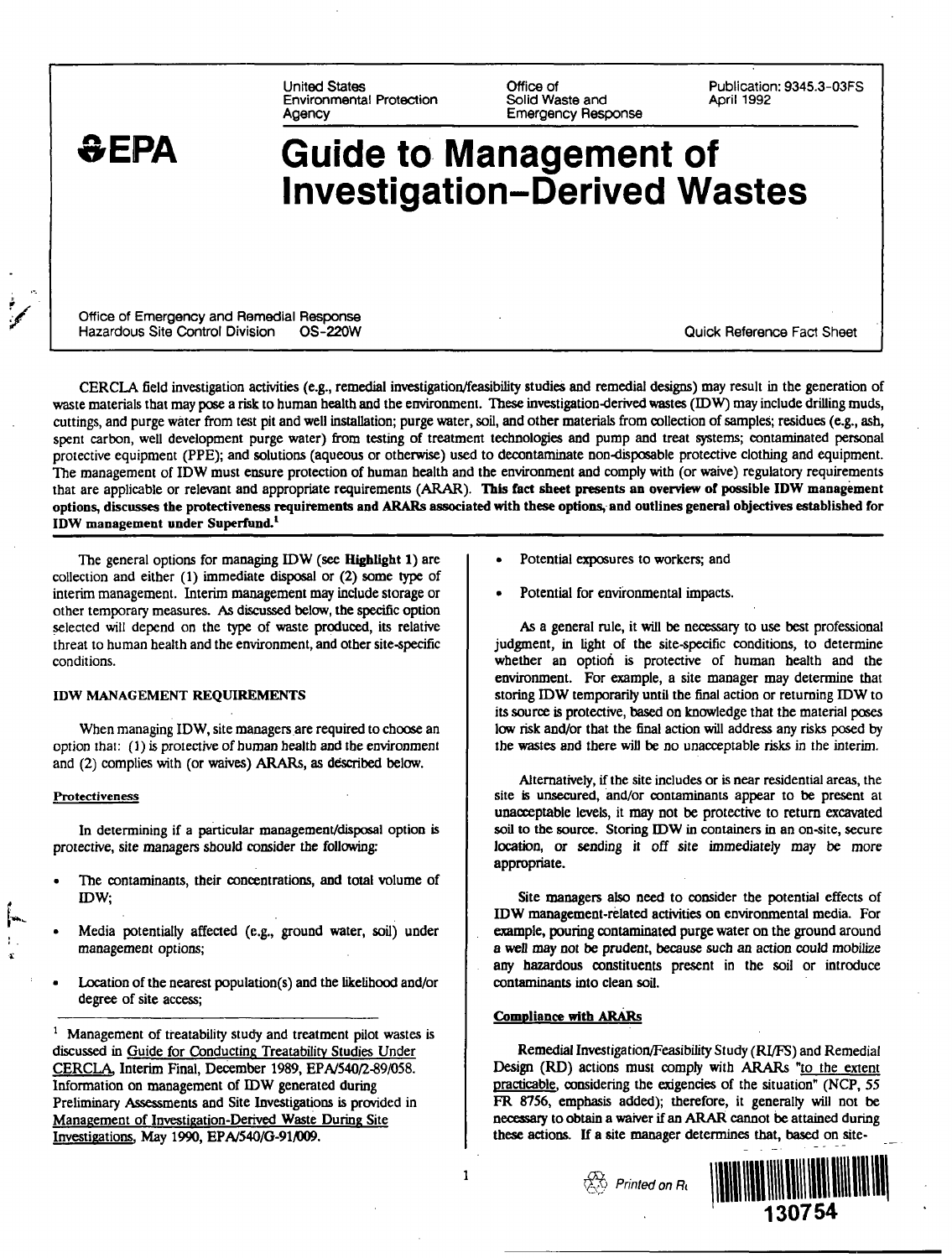| Highlight 1: IDW MANAGEMENT OPTIONS                                                                                                                                                                                                                                                                                                                            |                                                                                                                                        |                                                                                                                                                                                                                                                                                                                                              |
|----------------------------------------------------------------------------------------------------------------------------------------------------------------------------------------------------------------------------------------------------------------------------------------------------------------------------------------------------------------|----------------------------------------------------------------------------------------------------------------------------------------|----------------------------------------------------------------------------------------------------------------------------------------------------------------------------------------------------------------------------------------------------------------------------------------------------------------------------------------------|
| <b>Type of IDW</b>                                                                                                                                                                                                                                                                                                                                             | <b>Generation Processes*</b>                                                                                                           | <b>Management Options</b>                                                                                                                                                                                                                                                                                                                    |
| Soil                                                                                                                                                                                                                                                                                                                                                           | Well/test pit installation<br>Borehole drilling<br>Soil sampling                                                                       | Return to boring, pit, or<br>$\bullet$<br>source immediately after<br>generation<br>Spread around boring, pit, or<br>$\bullet$<br>source within the AOC <sup>+</sup><br>Consolidate in a pit (within<br>the AOC)<br>Send to on-site TDU <sup>+</sup><br>Send to TDU off site<br>immediately<br>Store for future treatment<br>and/or disposal |
| Sludges/sediment                                                                                                                                                                                                                                                                                                                                               | Sludge pit/sediment sampling                                                                                                           | Return to boring, pit, or<br>$\bullet$<br>source immediately after<br>generation<br>Send to on-site TDU<br>$\bullet$<br>Send to TDU off site<br>immediately<br>Store for future treatment<br>and/or disposal                                                                                                                                 |
| Aqueous liquids (ground water,<br>surface water, drilling fluids, other<br>wastewaters)                                                                                                                                                                                                                                                                        | Well installation/development<br>Well purging during sampling<br>Ground water discharge<br>during pump tests<br>Surface water sampling | Discharge to surface water<br>Pour onto ground close to<br>well (non-hazardous waste)<br>Send to on-site TDU<br>$\bullet$<br>Send to off-site commercial<br>treatment unit<br>Send to POTW <sup>+</sup><br>Store for future treatment<br>$\bullet$<br>and/or disposal                                                                        |
| Decontamination fluids                                                                                                                                                                                                                                                                                                                                         | Decontamination of PPE <sup>+</sup><br>and equipment                                                                                   | Send to on-site TDU<br>$\bullet$<br>Evaporate (for small amounts<br>٠<br>of low contamination organic<br>fluids)<br>Send to TDU off site<br>immediately<br>Store for future treatment<br>٠<br>and/or disposal                                                                                                                                |
| Disposable PPE                                                                                                                                                                                                                                                                                                                                                 | Sampling procedures or other<br>on-site activities                                                                                     | Send to on-site TDU<br>Place in on-site industrial<br>dumpster<br>Send to TDU off site<br>٠<br>immediately<br>Store for future treatment<br>and/or disposal                                                                                                                                                                                  |
| The generation processes listed here are provided as examples. IDW may also be produced as a result of activities not<br>listed here.<br>۰<br>AOC: Area of Contamination (AOCs at a site may not yet have been identified at the time of the RI/FS); TDU:<br>Treatment/disposal Unit; POTW: Publicly Owned Treatment Works; PPE: Personal Protective Equipment |                                                                                                                                        |                                                                                                                                                                                                                                                                                                                                              |

 $\mathbf{r}$ 

ن<br>م

 $\overline{2}$ 

 $\hat{\boldsymbol{\cdot}^{\prime}}$ 

 $\ast$ 

 $\frac{1}{2}$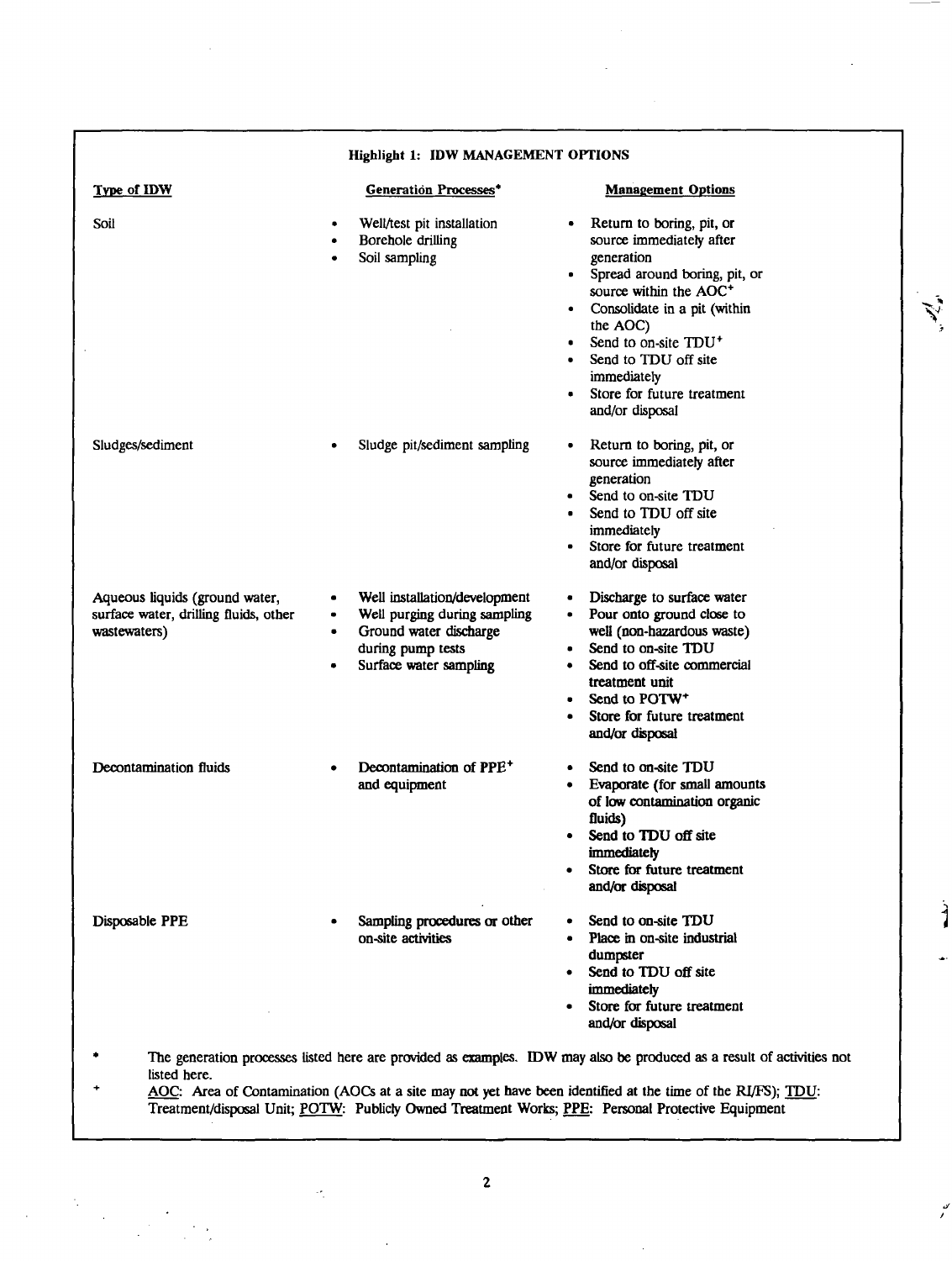specific factors, compliance with an ARAR is practicable but an ARAR waiver is warranted for an RI/FS or RD action, an interim action waiver may be available if the final remedy will attain the ARAR. An action memorandum should be prepared for the waiver, the state given an opportunity to comment, and the decision document placed in the administrative record.

Potential ARARs for IDW at CERCLA sites include regulations under the Resource Conservation and Recovery Act (RCRA) (including both Federal and State underground injection control (UIG) regulations), the Clean Water Act (CWA), the Clean Air Act (CAA), the Toxic Substances Control Act (TSCA), and other State environmental laws. How these various requirements may direct or influence IDW management decisions is described below.

Resource Conservation and Recovery Act (RCRA). Certain sections of the RCRA Subtitle C hazardous waste regulations (e.g., land disposal restrictions and storage restrictions) may be ARARs for IDW should RCRA hazardous waste be identified at a site. (Note that RCRA may be relevant and appropriate even if the IDW is not a RCRA hazardous waste.) A waste is hazardous under RCRA if it is listed as such in 40 CFR 261.31 - 261.33 or if it exhibits one of four characteristics: ignitability, corrosivity, reactivity, or toxicity.

Site managers should not assume that a waste considered to pose a potential risk at a CERCLA site is a listed or characteristic RCRA hazardous waste. Until there is positive evidence (records, test results, other knowledge of waste properties) that the IDW is a RCRA hazardous waste, site managers should manage it in a protective manner (but not necessarily in accordance with Subtitle C requirements). Business records or facility processes should be examined to determine whether RCRA listed wastes were generated and are present in the IDW. For characteristic wastes, site managers should rely on testing results or on knowledge of the material's properties. If best professional judgment and available information indicate that, for protectiveness reasons (or because RCRA requirements are relevant and appropriate), IDW is best managed as a "hazardous waste," management in accordance with Subtitle C requirements is prudent, regardless of whether it is known to be a RCRA waste.

If aqueous liquid IDW is considered a RCRA hazardous waste, the site manager should determine whether the Domestic Sewage Exclusion (DSE) applies to the discharge of that IDW to a POTW. The RCRA DSE exempts domestic sewage and any mixture of domestic sewage and other wastes that passes through a sewer system to a POTW for treatment from classification as a solid waste and, therefore, as a RCRA hazardous waste (40 CFR 261.4).

**Land Disposal Restrictions** 

If IDW is determined to be a RCRA hazardous waste and subject to the land disposal restrictions (LDRs), "land disposal" of the IDW will be prohibited unless specified treatment standards are met (see Superfund LDR Guides #5 and #7, Determining When LDRs Are Applicable to CERCLA Response Actions and Determining When LDRs Are Relevant and Appropriate to CERCLA Response Actions. OSWER Directive 93473-05FS and

93473-08FS, June 1989 and December 1989 and the NCP, 55 FR 8759, March 8, 1990). "Land disposal" occurs when wastes from different AOCs are consolidated into one AOC; when wastes are moved outside an AOC (for treatment or storage) and returned to the same or a different AOC; or when wastes are excavated, placed in a separate hazardous waste management unit such as an incinerator or tank within the AOC, and then redeposited into the AOC.

Storing IDW in a container ("a portable device in which a material is stored, transported, treated, disposed of, or otherwise handled" (40 CFR 260.10)) within the AOC and then returning it to its source, however, is allowable without meeting the specified LDR treatment standards. Under the definition of "hazardous waste management unit" (40 CFR 260.10), EPA states that "a container alone does not constitute a unit; the unit includes the containers and the land or pad upon which they are placed." Therefore, returning IDW that has been stored in containers (not tanks or other RCRA-reguIated units) within the AOC to its source does not constitute land disposal, as long as containers are not managed in such a manner as to constitute a RCRA storage unit as defined in 40 CFR 260.10. In addition, sampling and direct replacement of wastes within an AOC do not constitute land disposal.

Storage

Subtitle C outlines the storage requirements for RCRA hazardous wastes. Under RCRA, "storage" is defined as "the holding of hazardous waste for a temporary period, at the end of which the hazardous waste is treated, disposed of, or stored elsewhere" (40 CFR 260.10).

On-site Superfund actions are only required to comply with the substantive standards of other laws (see 40 CFR 300.5, definitions of applicable or relevant and appropriate requirements). Superfund sites are also exempt from permit requirements under CERCLA §121(e). Therefore, site managers are not required to comply with administrative requirements triggered by RCRA storage deadlines (e.g., contingency planning, inspections, recordkeeping). Generally equivalent administrative activities are undertaken at Superfund sites, however, under existing Superfund management practices.

Site managers storing known RCRA hazardous waste must comply with the substantive, technical requirements of 40 CFR Parts 264 and 265 Subparts I (containers), J (tanks), and L (waste piles), to the extent practicable. (See Highlight 2 for a summary of these technical requirements for each type of unit). In addition, the ground-water monitoring requirements of 40 CFR Parts 264 and 265 Subpart F are potential ARARs, and to the extent they are determined to be ARARs at a site, they should be attained to the extent practicable (or waived). (In many cases, ground-water monitoring conducted during the RI/FS will provide protection equivalent to the Subpart F requirements.)

[NOTE: Under the LDRs, restricted RCRA hazardous waste may not be stored at a site unless the storage is solely for the purpose of accumulating sufficient quantities of the waste to facilitate proper disposal, treatment, or recovery (see 40 CFR 26850). Generally, storing IDW until a final disposal option is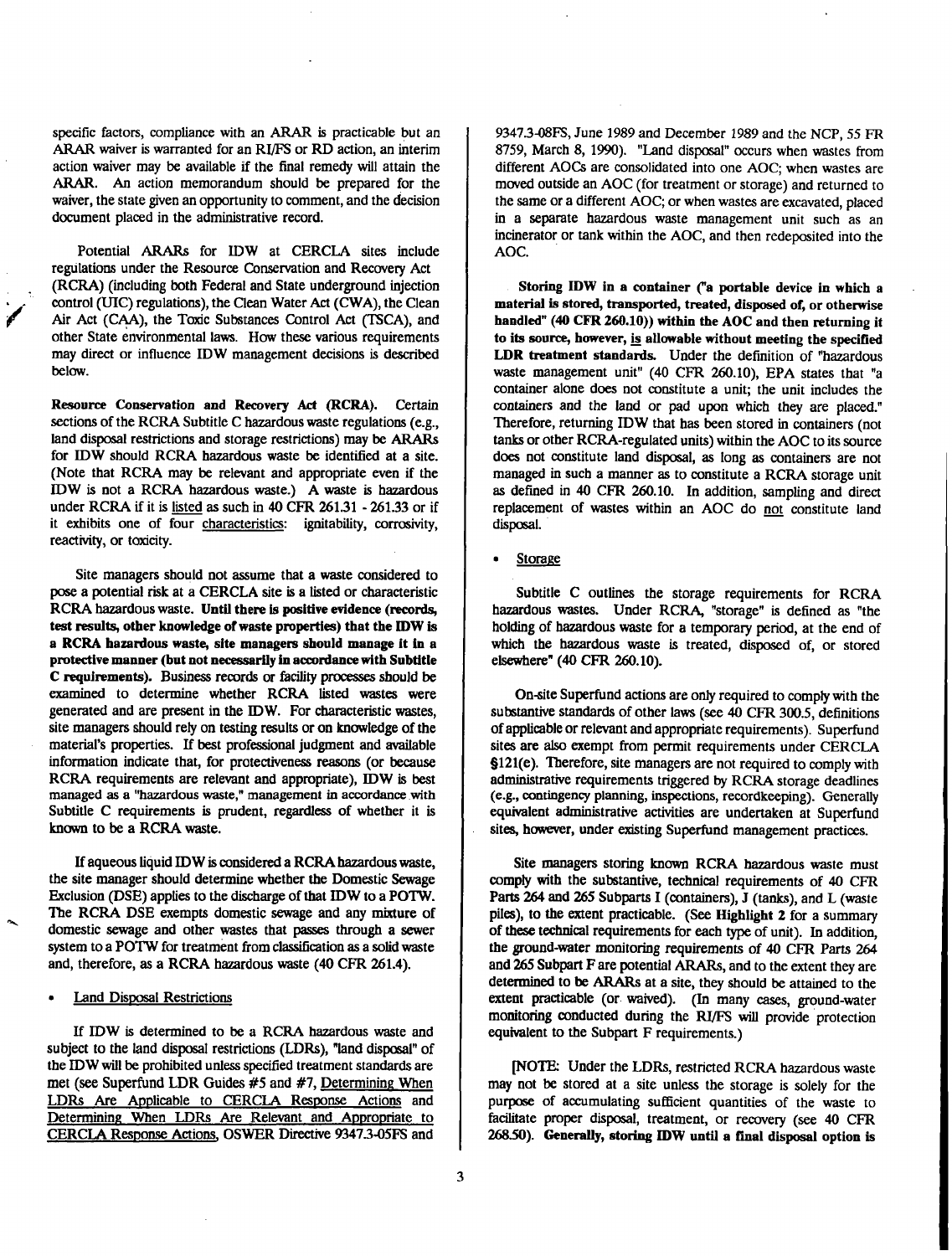## Highlight 2: EXAMPLES OF RCRA TECHNICAL STORAGE REQUIREMENTS\*

RCRA storage requirements, applicable to both less-than-90-days generators and permitted or interim status storage facilities, may include the following substantive requirements:

## Containers 40 CFR 264 Subpart I and 265 Subpart I

- Containers must be in good condition
- Wastes must be compatible with container
- Container must be closed during storage
- Container storage areas must have a containment system that can contain 10 percent of the volume of containers or of the largest container
- Spilled or leaked waste must be removed from the collection area as necessary to prevent overflow

#### Tanks 40 CFR 264 Subpart J and 265 Subpart J

• Tanks must have a secondary containment system that includes a liner, a vault, a double-walled tank, or an equivalent device (applies only to certain tanks)

### Waste Piles 40 CFR 264 Subpart L and 265 Subpart L

- Waste piles must have a liner and a leachate collection and removal system
- Owners/operators must have a run-on control system to prevent flow onto the active portion of the pile during peak discharge from at least a 25-year storm
- Owners/operators must have a run-off management system to collect and control at least the water volume resulting from a 24-hour, 25-year storm
- This is a partial list of substantive requirements. For more detail, see 40 CFR Part 264 and 265.

selected in a Record of Decision (ROD) and implemented during the remedial action is allowable storage under the RCRA LDR storage prohibition.]

## • Recordkeeping and Manifesting

If hazardous wastes are sent off site, the site manager must comply with both administrative and substantive elements of the RCRA generator requirements of 40 CFR Part 262 and LDR notification and certification requirements of Part 268. (For example, a site manager must prepare an LDR notification and certification when restricted wastes are sent off site to a land disposal facility.) These standards include requirements such as manifests for shipping waste that list all hazardous waste listings and characteristics applicable to the waste (see 40 CFR 262.11), packaging and transport requirements, and recordkeeping requirements.

If the LDRs are applicable, the following information should be collected and available before the removal of wastes to an off-site disposal facility: EPA hazardous waste number, LDR treatment standards, manifest number for the waste shipment, and waste analysis data.

## • Underground Injection Control (UIC) Program

Under the UIC regulations, RCRA hazardous wastes may be injected into Class I permitted wells. In some cases, hazardous liquids, such as extracted ground water from pump and treat operations, may be injected into a Class TV UIC well. For example, ground water contaminated with RCRA hazardous wastes may be injected into Class IV permitted wells if it is part of a CERCLA response action or a RCRA corrective action and if it has been treated to "substantially reduce hazardous constituents prior to such injection..." (RCRA § 3020(b)). (See Applicability of Land Disposal Restrictions to RCRA and CERCLA Ground Water Treatment Reinjection. OSWER Directive #9234,1-06, December 1989.)

## • Non-RCRA Hazardous Wastes

Some non-RCRA hazardous waste may be subject to management requirements under Subtitle D of RCRA as solid wastes. Subtitle D regulates disposal of solid waste in facilities such as municipal landfills. Therefore, non-RCRA hazardous IDW, such

as decontaminated PPE or equipment, may need to be disposed of in a Subtitle D facility (depending on State requirements).

Clean Water Act (CWA). Discharges of aqueous IDW to surface water and publicly owned treatment works (POTWs) may be required to comply with CWA Federal, State, and local requirements. Requirements to be met may include water quality criteria, pre-treatment standards, State water quality standards, and NPDES permit conditions. Direct discharges to on-site waters are subject only to substantive requirements, while discharges to POTWs and other off-site discharges must comply with both substantive and administrative CWA requirements (including permitting requirements). (See Guide to Discharging CERCLA Aqueous Wastes to POTWs. June 1991 and CERCLA Compliance with the CWA and SDWA. #9234.2-06FS, January 1991.)

Toxic Substances Control Act (TSCA). If IDW contains PCBs, TSCA treatment and/or disposal requirements may apply during its management. TSCA requirements regulate the disposal of material contaminated with PCBs at concentrations of 50 ppm or greater as found on site (i.e., based on sample analysis and not the PCB concentration of the source material {e.g., transformer fluid}). (See PCB Guidance Manual. EPA/540/G-90/007, August 1990.) In addition, TSCA storage requirements may apply that limit the time that PCBs may be stored to one year. Furthermore, if PCB materials are mixed with a RCRA hazardous waste, they may be regulated by the LDR California list prohibitions. (See RCRA sections  $3004(d)(2)(D)$  and  $(E)$ .)

Department of Transportation (DOT) requirements. Where IDW will be disposed of off site or transported on public roads to a site,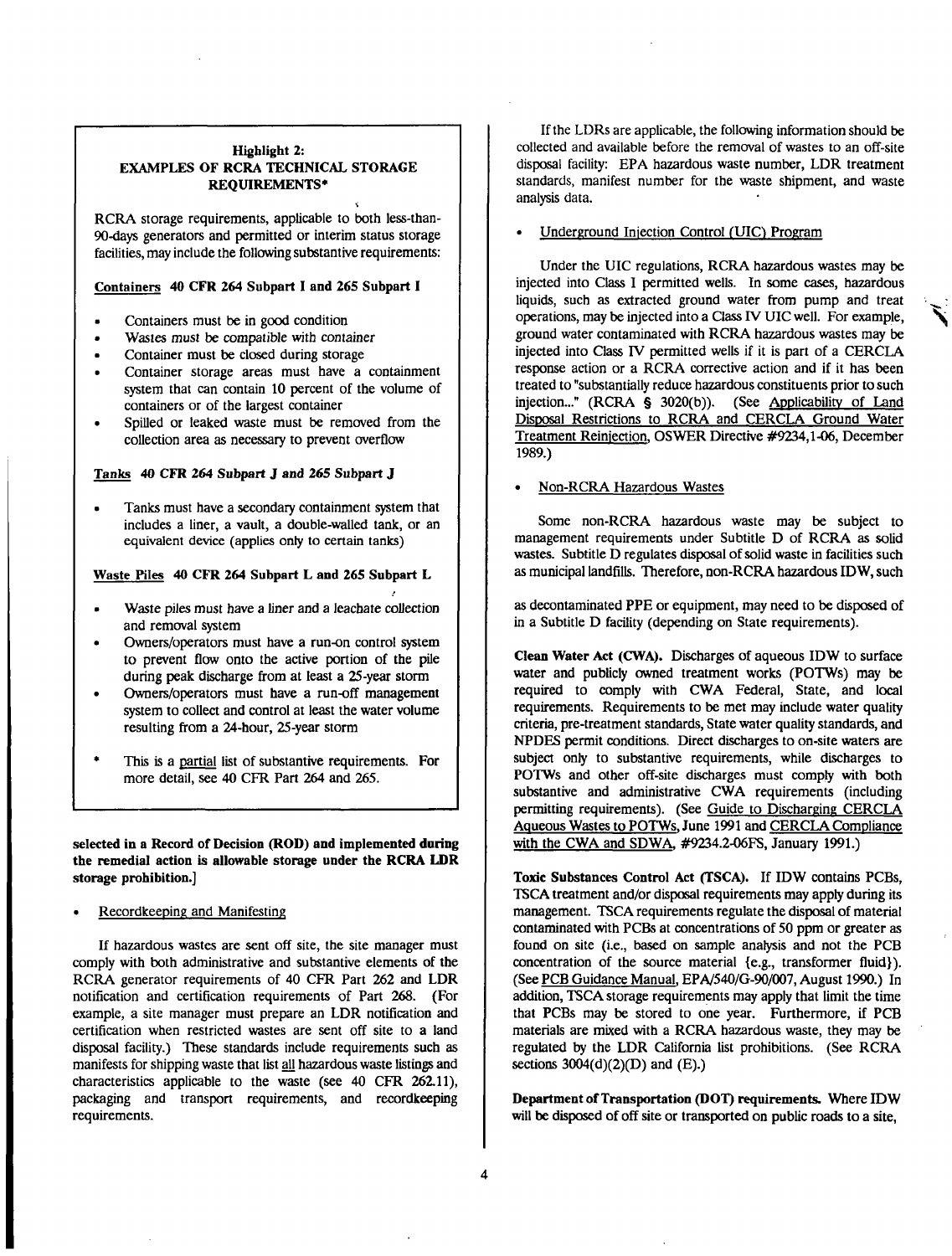DOT requirements for containerizing, labeling, and transporting hazardous materials and substances may apply.

State requirements. Promulgated State regulations that are legally enforceable, timely identified, and more stringent than Federal regulations may be potential ARARs for IDW managed on site. Substantive requirements of State law that may be ARARs for IDW management include State water quality standards, direct discharge limits, and RCRA requirements (including underground injection control regulations) promulgated in a State with an authorized RCRA hazardous waste management program (as well as programs authorized by State laws). Off-site, substantive and administrative requirements of State law may apply.

Off-Site Policy. In addition to complying with requirements of Federal and State laws, all off-site disposal of wastes must comply with CERCLA section 121(d)(3) and the CERCLA Off-Site Policy (OSWER Directive No. 9834.11 (November 13, 1987)). The Off-Site Policy establishes criteria for selecting an appropriate treatment, storage, or disposal facility (TSDF), including release criteria for all facilities that receive wastes from CERCLAauthorized or funded response actions. In addition, receiving facilities must be in compliance with all "applicable laws."

Before shipping wastes off site, approval should be obtained for the proposed disposal facility from EPA's Regional Off-Site Policy Coordinator. In addition, EPA has adopted a policy for Superfund wastes shipped out of State that written notification should be provided to receiving States (OSWER Directive 9330.2-07, September 14, 1989).

#### GENERAL OBJECTIVES FOR IDW MANAGEMENT

In addition to the two requirements of protectiveness and compliance with ARARs to the extent practicable (on site) or

compliance with applicable law (off site), EPA has identified two general objectives that Superfund site managers should consider when managing IDW: (1) minimization of IDW generation; and (2) management of IDW consistent with the final remedy for the site. The extent to which these objectives can be achieved is highly dependent on site-specific circumstances.

## IDW Minimization

**Children Community of Community** 

Site managers should strive to minimize the generation of IDW to reduce the need for special storage or disposal requirements'that may result in substantial additional costs yet provide little or no reduction in site risks relative to the final remedial action. Generation of IDW can be minimized through proper planning of all remedial activities that may generate IDW, as well as through use of screening information from the site inspection. The potential problems of managing IDW should be a factor in choosing an investigative method. Site managers may wish to consider techniques such as replacing solvent-based cleaners with aqueousbased cleaners for decontamination of equipment, reuse of equipment (where it can be decontaminated), limitation of traffic between clean and hot zones, and drilling methods and sampling techniques that generate little waste. Examples of such techniques include using gridding techniques to minimize the number of test

pits or using soil borings instead of test pits. Alternative drilling and subsurface sampling methods may include the use of small diameter boreholes, as well as borehole testing methods such as a core penetrometer instead of coring. Site managers should also be careful to keep hazardous wastes separate from nonhazardous wastes.

#### Management Consistent with Final Remedy

Most IDW (with the exception of non-indigenous IDW) generated during the course of an investigation are intrinsic elements of the site. If possible, IDW should be considered part of the site and should be managed with other wastes from the site, consistent with the final remedy. This will avoid the need for separate treatment and/or disposal arrangements.

Because early planning for IDW management can prevent unnecessary costs and the use of treatment or disposal capacity, IDW management should be considered as early as possible during the remedial process. A key decision to be made is whether the waste will best be treated/disposed of immediately or addressed with the final remedy. If addressed with the final remedy, IDW volumes should be considered in the FS. In addition, when IDW is stored on site, it should be managed as part of the first remedial action/operable unit that addresses the affected media.

#### SELECTION OF IDW DISPOSAL OPTIONS

The following sections present the Agency's presumptions for IDW management that have been established based on the above considerations. The actual option selected should be based upon best professional judgment and should take into account the following factors:

- The type and quantity of IDW generated (sludge/soil, aqueous liquid, non-indigenous IDW);
- Risk posed by managing the IDW on site (e.g., based on site access controls, contaminant concentrations);
- Compliance with ARARs, to the extent practicable (on site);
- IDW minimization; and
- Whether the final remedy is anticipated to be an off-site or onsite remedy (or this information is unknown) and whether IDW can be managed consistent with the final remedy.

#### Off-site Final Remedies

If a site manager believes that the final remedy will involve offsite disposal of wastes, EPA's presumption is to manage the IDW as part of the remedial action addressing the waste/medium. Thus, until the final action, the IDW may be stored (e.g., drummed, covered waste pile) or returned to its source. However, the management option selected should also take into account any protectiveness concerns, ARARs, and other relevant site-specific factors (e.g., weather, storage space, and public concern/ perceptions).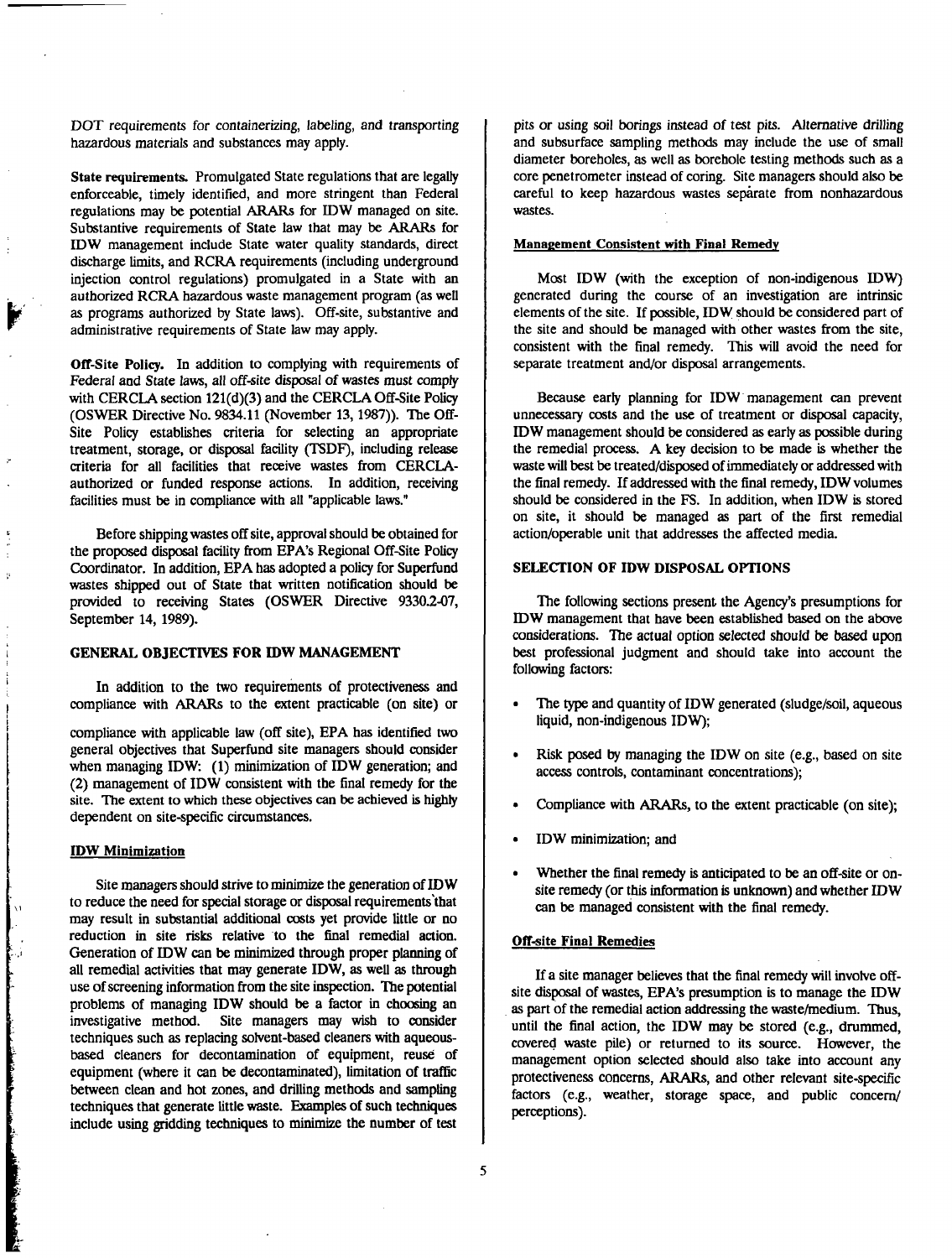There are several potential reasons why it may be advisable to store IDW until the final action. First, because wastes at the site will be shipped off site eventually, returning IDW (especially sludges and soil) to its source would require that it be excavated again. Thus, site managers may consider it practical to containerize IDW as soon as it is generated. Second, storing IDW in containers may be more protective than returning it to its source. Third, because off-site actions may trigger such requirements as the LDRs, temporary storage will eliminate the need to meet these additional requirements until the final remedy.

In some cases, circumstances may lead site managers to choose to return the IDW to its source. This may be appropriate if it is determined that returning IDW to the source is protective and that storage at the site is not possible or practicable (i.e., given State or community concerns). In other cases, long-term storage may not be protective, and immediate off-site disposal may be a better option.

#### Off-site Remedy

Example: A site involves volatile organic RCRA hazardous wastes that will likely be sent off site for final treatment and disposal. Site conditions are such that temporary storage of IDW is considered protective until the remedial action begins. Because off-site disposal will trigger RCRA disposal requirements such as the LDRs and immediate containerization would be more protective than redepositing into the source area at the time of sampling, the site manager decides to containerize the IDW (and comply with RCRA substantive technical tank and container standards) until the final action is initiated.

## On-site Final Remedies for Final Management in an Unknown Location)

When final management of wastes is likely to occur on site, the management presumptions vary depending on the type of IDW produced.

#### Sludge/soil

Generally, the Agency expects sludge or soil IDW will be returned to its source if short-term protectiveness is not an issue. The reason behind this presumption is that IDW that may pose a risk to human health and the environment in the long term will be addressed by the final action. Storage of RCRA hazardous IDW in containers within the AOC prior to returning it to the source will not trigger the LDRs, as long as the containers are not managed in such a way as to constitute a RCRA storage unit as defined in 40 CFR 260.10. Therefore, it may be possible to store IDW temporarily before redisposing of it. However, EPA believes that, in many cases, returning sludges and soils to their source immediately will be protective and will avoid potentially increased costs and requirements associated with storage. Site-specific decisions on how to manage sludge and soil IDW may ultimately

vary from the presumption based on protectiveness, ARARs, and/or community concerns.

#### Sludge/Soil

Example 1; The soil at a site contains wastes that are expected to be stabilized on site during the final remedial action. The site manager determines that sending soil  $\text{IDW}$ off site is not cost-effective, because off-site disposal would involve testing and transport costs for a relatively small amount of waste. Instead, knowing that the site is secure and that redisposing the waste at the source will not increase site risk or violate ARARs, the site manager decides to return soil IDW to the source area from which it originated.

**Example 2:** A site manager determines that returning highly contaminated PCB wastes to the ground at a site is not protective because of the potential risks associated with the material; instead, the site manager chooses to drum the waste and send it off site (in compliance with TSCA). (Offsite disposal may occur immediately or at a later date.)

Example 3: Soil IDW contaminated with a RCRA hazardous waste is generated from a-soil boring. The site manager decides to put the IDW back into the borehole immediately after generation, but ensures that site risks will not be increased (e.g., the contaminated soil will not be replaced at a greater depth than where it was originally so that it will not contaminate "clean" areas) and that the contamination will be addressed in the final remedy.

#### Aqueous liquids

EPA has not established a presumption for the management of aqueous liquid IDW (e.g., ground water). Site managers should determine the most appropriate disposal option for aqueous liquids on a site-specific basis. Parameters to consider, especially in making the protectiveness decision, include the volume of IDW, the contaminants present in the ground water, the presence of contaminants in the soil at the site, whether the ground or surface water is a drinking water supply, and whether the ground-water plume is contained or moving. Special disposal/handling may be needed for drilling fluids because they may contain significant solid components. Examples of aqueous liquid management decisions considering these factors are presented in the box on the next page.

#### Non-indigenous IDW

Non-indigenous IDW (e.g., sampling materials, disposable PPE, decontamination fluids) should be stored until the final remedy or disposed of immediately. If contaminated, such waste may not be disposed of onto the ground because such an action would add contamination that was not present when activities began at the site (e.g., solvents used for decontamination). If non-indigenous IDW is contaminated with RCRA hazardous waste, it must be managed in accordance with RCRA Subtitle C requirements. Otherwise, site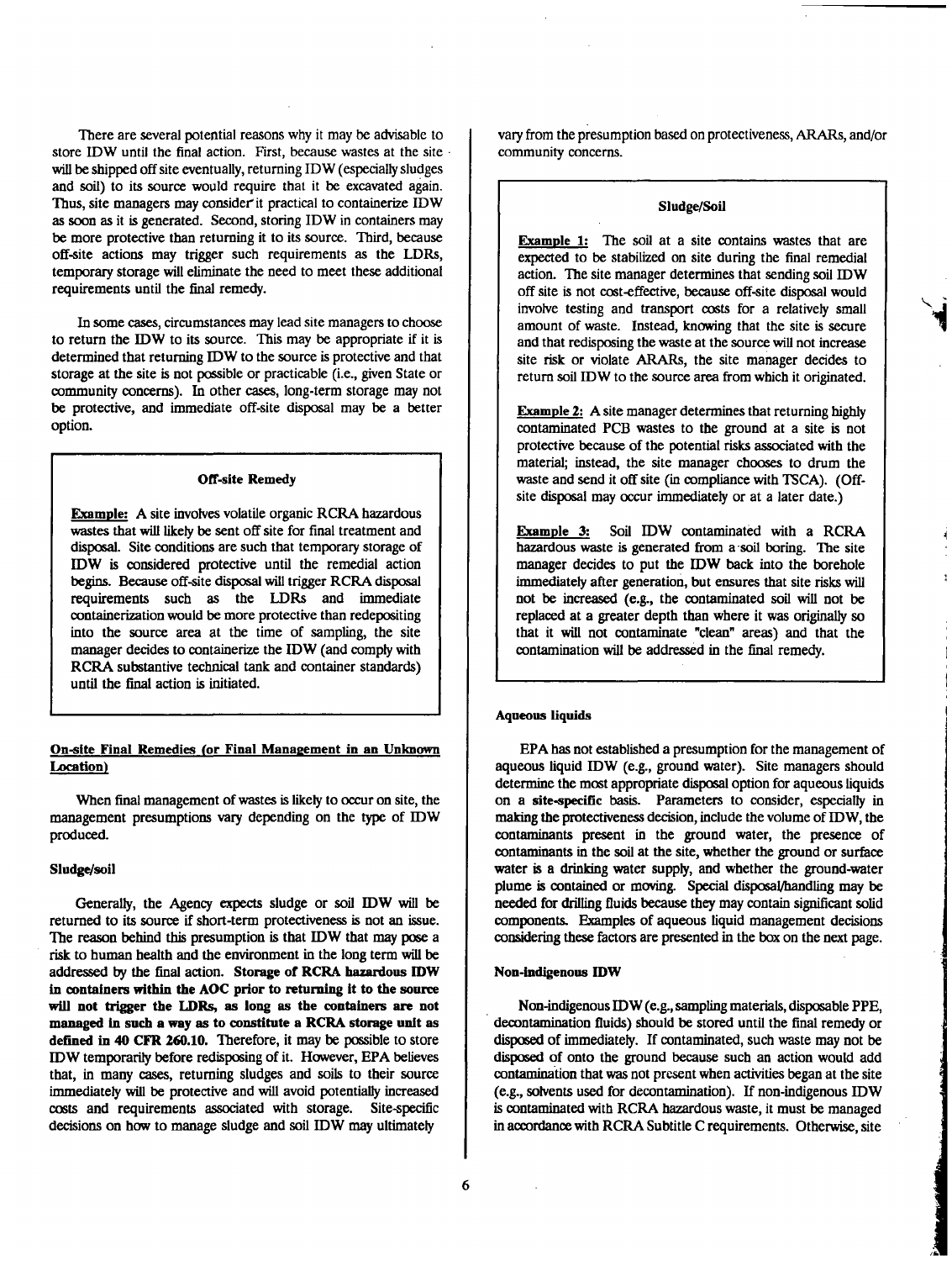#### Aqueous Liquids

Example 1: A site manager has large volumes of ground water IDW and does not know if it is contaminated. Pouring this IDW on the ground would not be protective, because it may contaminate previously uncontaminated soil or may mobilize contaminants that are present in the soil. Therefore, the site manager stores the water in a mobile tank until a determination is made as to whether the water and soil are contaminated or until the final action.

Example 2: IDW is generated from the sampling of background, upgradient wells. Because there are no community concerns or evidence of any soil contamination from other sources, the site manager decides to pour this presumably uncontaminated IDW on the ground around the well.

**Example 3:** Purge water from a deep aquifer is known to be contaminated with a RCRA hazardous waste. At this site, if this water were poured on the ground, it could contaminate a previously uncontaminated shallow aquifer that is a potential drinking water source and would have to comply with the LDRs. The site manager decides to containerize the water within the AOC and store it until the final remedy.

managers may generally dispose of it in an on-site dumpster (for PPE).

#### Non-indigenous IDW أفعالها أورد الهيبادي

Example 1; Disposable PPE (e.g., gloves, shoe covers) becomes contaminated with RCRA hazardous waste during the field investigation. The site manager containerizes and disposes of this IDW in compliance with RCRA Subtitle C requirements.

Example 2; Disposable equipment becomes contaminated during a field investigation. The site manager decontaminates them and sends them to a Subtitle D facility.

#### COMMUNITY CONCERNS

Residents of communities near a CERCLA site, local governments, or States may have concerns about certain disposal methods or long-term storage of IDW at the site. As with all CERCLA activities, site managers should evaluate community concerns regarding disposal of IDW in deciding what action to take. For example, if a community is concerned about the direct discharge of IDW water to surface water on site, site managers may want to consider sending the water to a POTW, if one is located nearby. In some instances, it may be appropriate to prepare fact sheets, include options in other community relations documents, or explain IDW management decisions at public meetings prior to actions.

NOTICE: The policies set out in this memorandum are not final agency action, but are intended solely as guidance. They are not intended, nor can they be relied upon, to create any rights enforceable by any party in litigation with the United States. EPA officials may decide to follow the guidance provided in this memorandum, or to act at variance with the guidance, based on an analysis of specific site circumstances. The Agency also reserves the right to change this guidance any time without public notice.